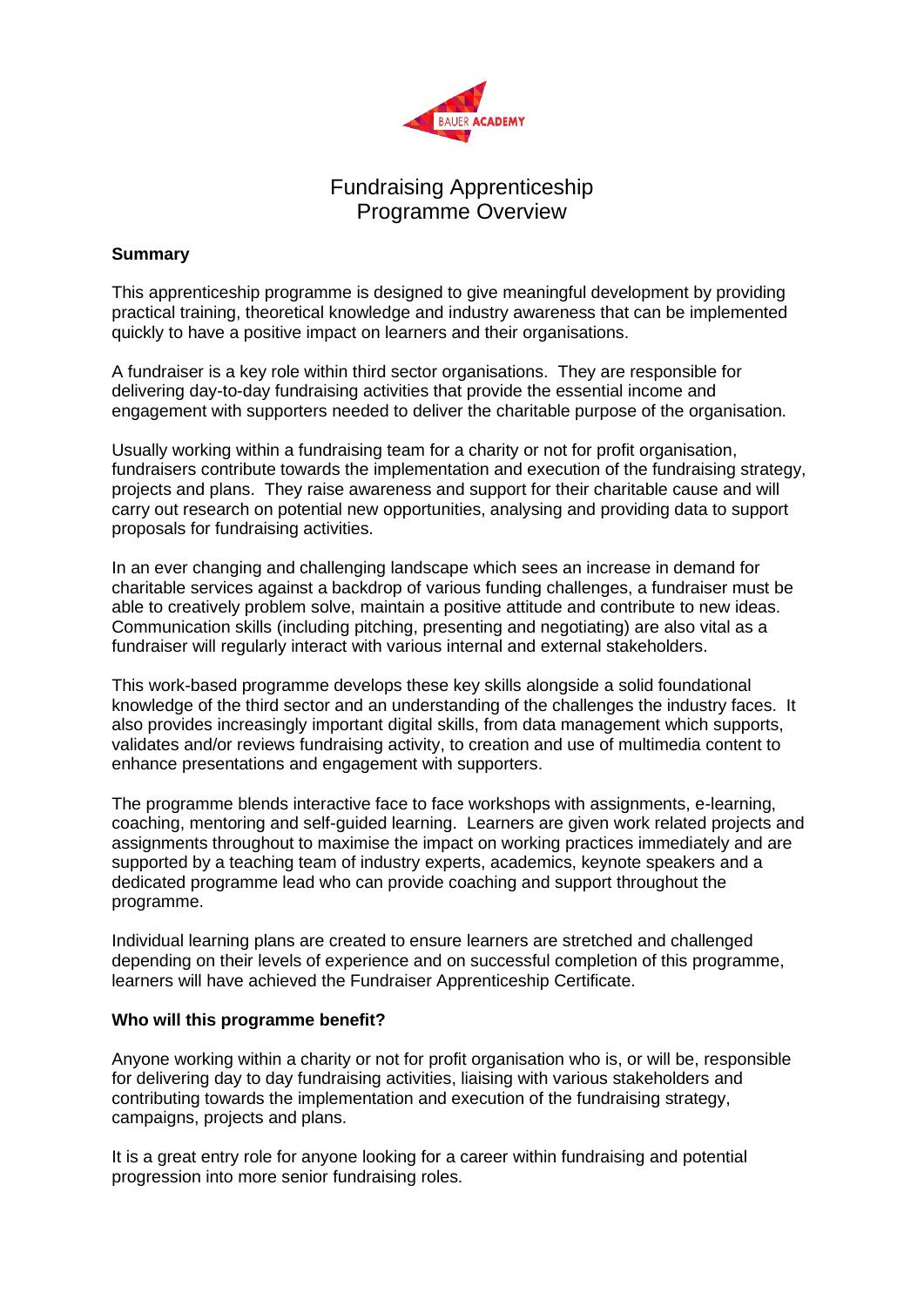

### **The programme covers:**

- Industry awareness including regulations, funding methods and external / market factors that can impact performance
- Organisational knowledge
- Personal effectiveness
- Engaging new and existing supporters
- Communication, networking and negotiating skills including 'making an ask'
- Creative campaigns & Innovative ideas concept, planning, execution and evaluation
- Pitch and presentation skills including use of multimedia storytelling to enhance impact
- Building relationships and collaborative partnerships
- Data management and analysis of products / campaigns / services / stakeholders
- Raising awareness of organisation's work
- Working with budgets
- Creative problem solving

### **Delivery Method:**

Your learning experience is made up of a combination of learning methods to give you an immersive and varied experience and sources to draw from, including:

- Monthly practical and interactive workshops (currently delivered remotely)
- Set assignments & independent learning exercises
- Project work
- Peer to peer learning
- Progress reviews and mentoring calls/meetings with programme lead
- Some elements of the progamme may also include other methods such as e-learning, webinars, shadowing, job swaps or exchanges and additional mentoring, if and when relevant.

As this is an apprenticeship programme, your learning should equate to 20% of your normal working hours while on programme. We call this Dedicated Development Time. 20% may sound like a lot but the blend of methods used will be designed to weave and align naturally with your job role.

### **Apprenticeship Standard – Fundraiser**

This programme is based on the Fundraiser Apprenticeship Standard (Level 3) so it's important that you familiarise yourself with it and the knowledge, skills and behaviours that it covers. You can find a copy of the standard at the end of this document.

### **Entry/Eligibility Requirements**

The entry requirements for this programme are English & Maths at Level 2\* (GCSE A-C) plus confirmation that you:

- spend at least 50% of your working hours in England over the duration of the apprenticeship programme
- be a citizen of the UK or European Economic Area (EEA), or have lived in the UK or EEA for the past 3 consecutive years
- not already have significant skills and knowledge (through previous qualifications and/or work experience) related to this subject
- be fully supported and endorsed by your line manager
- have a contract of employment that is at least as long as the planned duration of the programme *(please note if you work less than 30 hours a week, your training*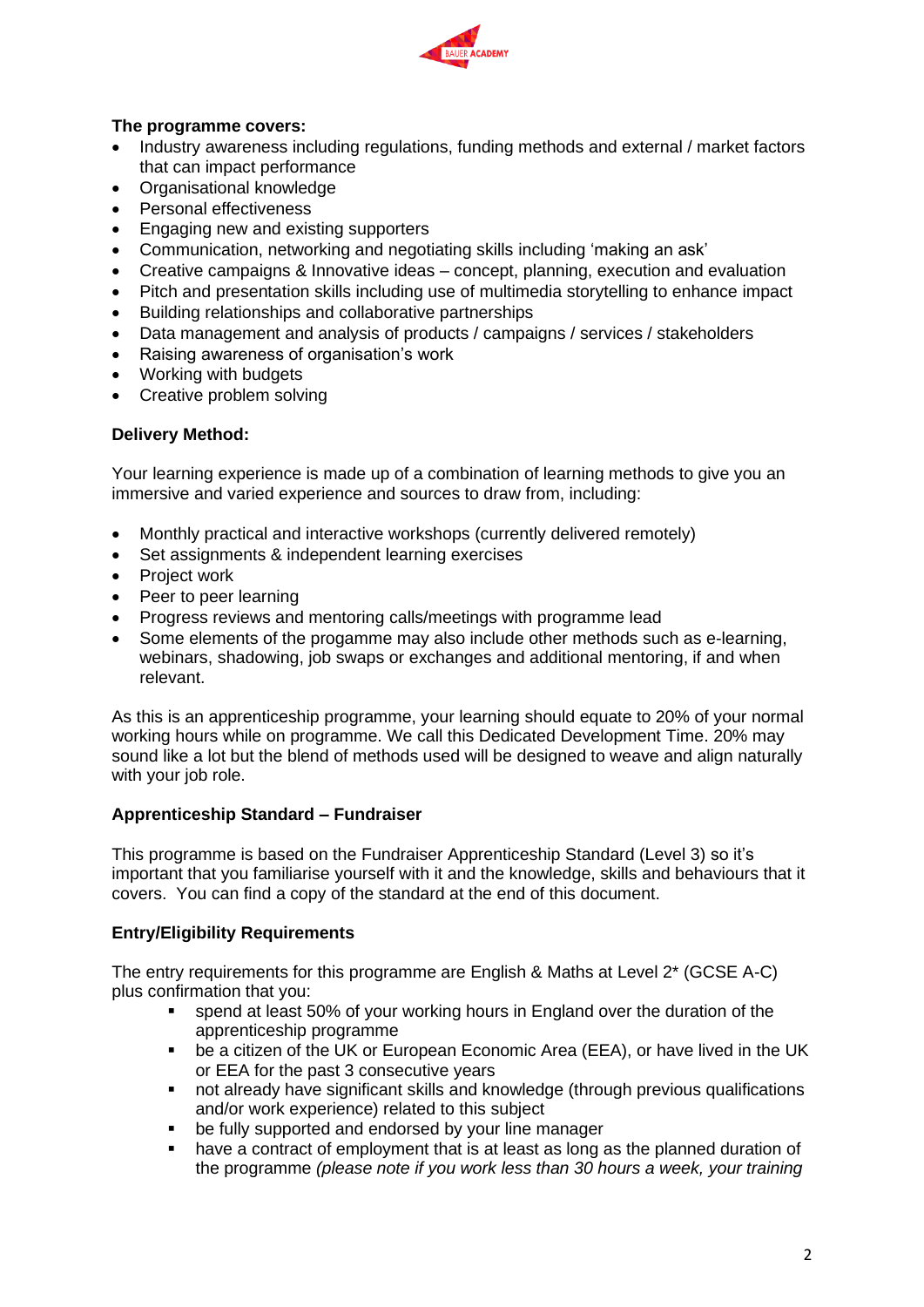

#### *period duration will need to be extended to allow you sufficient time to progress through the programme)*

*\* Please note that maths & English at Level 2 (GSCE Grade C or above) are a condition of entry of all*  apprenticeship programmes and we need a copy of your qualification certificates when you register. If you don't *have a copy anymore, we can help sign post you in how to request a replacement. If you have not previously achieved these grades you will need to do this as part of your apprenticeship training. We run short intensive boot-camps to help get you there with high pass rates. We make every effort to ensure these are relaxed and enjoyable. You'll be surprised what you can achieve in a few days!* 

### **Assessments:**

#### **Initial Assessments:**

- English & maths\* initial assessments will be carried out at the start of the programme. These are vital to determine the level that each learner is working at and to flag any additional support needed to complete the programme.
- In addition, a 'Skills Check' will be delivered to help to set a baseline of your current skills level in the areas covered in this programme.
- Both of these will be used alongside the information provided in the Individual Learning Plan (ILP) to set individual key milestone goals to be reached at various points throughout the programme.

### **On programme assessment:**

- Regular on programme assessment including reports, presentations, project work, research assignments etc.
- Development of a portfolio of evidence.
- Completion of monthly Dedicated Development Time (DDT) reflective logs
- Quarterly performance reviews between learner, line manager and Bauer Academy.
- Completion of a 'Case for Support' plan to cover subject, title and scope (this must be approved by End Point Assessment Organisation to allow you to proceed to End Point Assessment).

### **End Point Assessment:**

The End Point Assessment (EPA) is carried out by an external assessment organisation. It typically lasts around 2 months and takes place following successful completion of the 12 month programme.

For Fundraiser, the End Point Assessment consists of:

- Case for support pitch, presentation with questions & answers
- Professional discussion underpinned by a portfolio of evidence

### **Your Learning Commitment**

We've put together a fantastic, engaging and rewarding programme for you. However, it does take commitment from you to achieve and we expect all learners to take responsibility for their own learning. This includes being disciplined in your studies, flagging or identifying any issues early on so we can help support you where possible, tracking your learning hours, submitting assignments on time, attending all workshops and regularly reflecting on your learning. We are here to support you and facilitate the journey but you will ultimately get out of the programme what you put into it.

### **Duration:**

12 months on programme followed by the End Point Assessment period.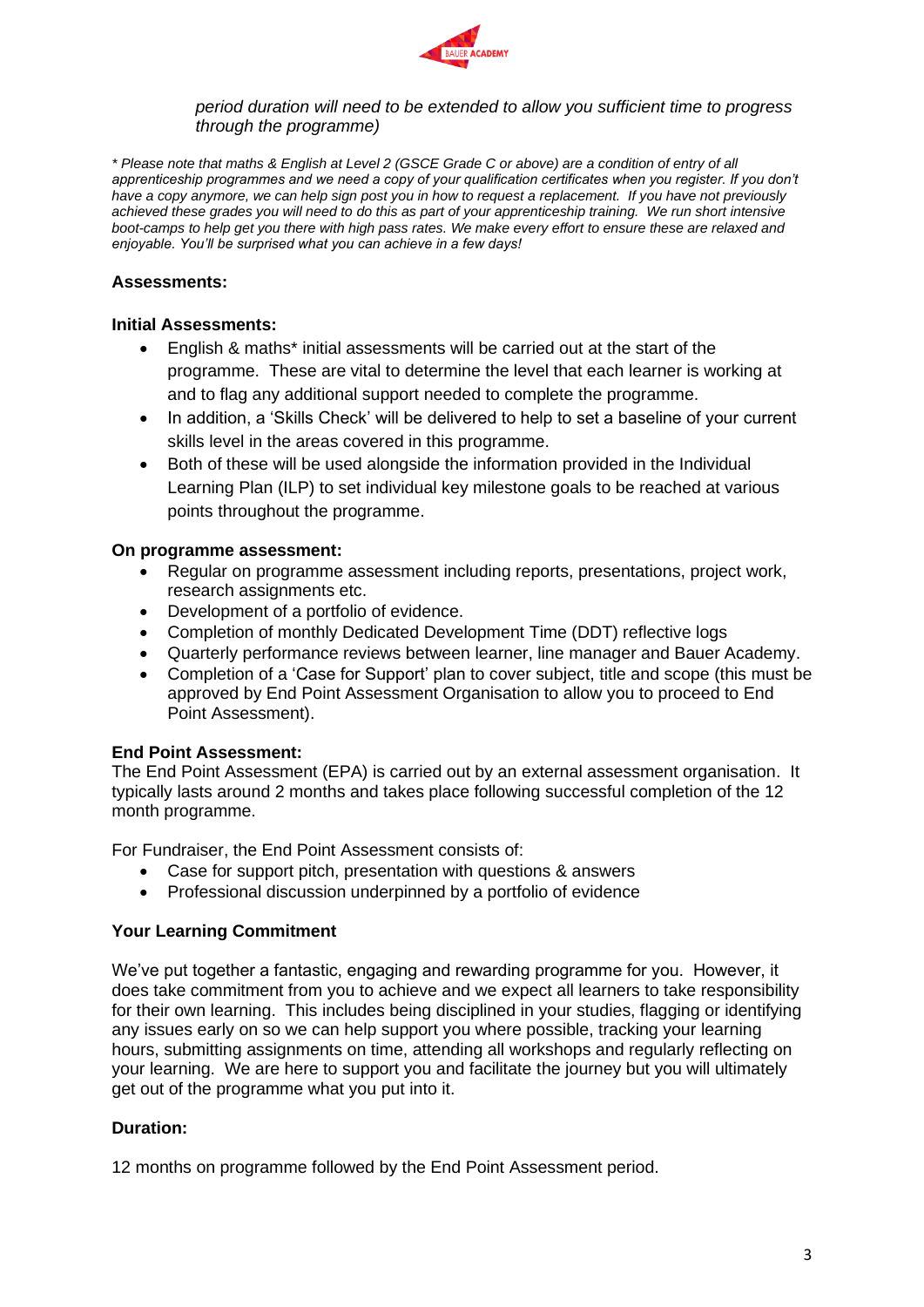# **Professional Fundraiser – Timetable (workshop dates TBC)**

| <b>Module</b>                                                                          | <b>Workshops</b>                                                 | <b>Date</b> |
|----------------------------------------------------------------------------------------|------------------------------------------------------------------|-------------|
| 1. Communication 1: Personal Effectiveness & EQ                                        | Intro, time management & communication basics                    | <b>TBC</b>  |
|                                                                                        | Emotional intelligence & understanding donor / people motivation | <b>TBC</b>  |
| <b>Industry Awareness</b><br>2.                                                        | <b>Industry Awareness</b>                                        | <b>TBC</b>  |
| <b>Organisational Knowledge</b><br>3.                                                  | Organisational Knowledge                                         | <b>TBC</b>  |
|                                                                                        | ** additional short finance/P&L session included **              |             |
| Creative Campaigns 1: Creativity & Idea<br>4.<br>Generation                            | Creativity & Idea Generation                                     | <b>TBC</b>  |
| Creative Campaigns 2: Pitch & present<br>5.                                            | Pitching / presentation basics                                   | <b>TBC</b>  |
|                                                                                        | Pitching / presentation advanced (incl. confidence)              | <b>TBC</b>  |
| Creative Campaigns 3: Project Management &<br>6.<br>Evaluation                         | <b>Project Management &amp; Evaluation</b>                       | <b>TBC</b>  |
| Problem Solving, Building Relationships &<br>7.<br>Negotiating                         | Problem Solving, Building Relationships & Negotiating            | <b>TBC</b>  |
| Engaging New & Existing Supporters<br>8.                                               | Engaging New & Existing Supporters                               | <b>TBC</b>  |
| <b>Communication 3: Raising Awareness of</b><br>9.<br>Organisation's Work (& EPA prep) | Raising Awareness of Organisation's Work                         | <b>TBC</b>  |
| 10. Case for Support Project (EPA prep)                                                | EPA prep / revision workshop                                     | <b>TBC</b>  |
| 11. EPA period commences                                                               |                                                                  | <b>TBC</b>  |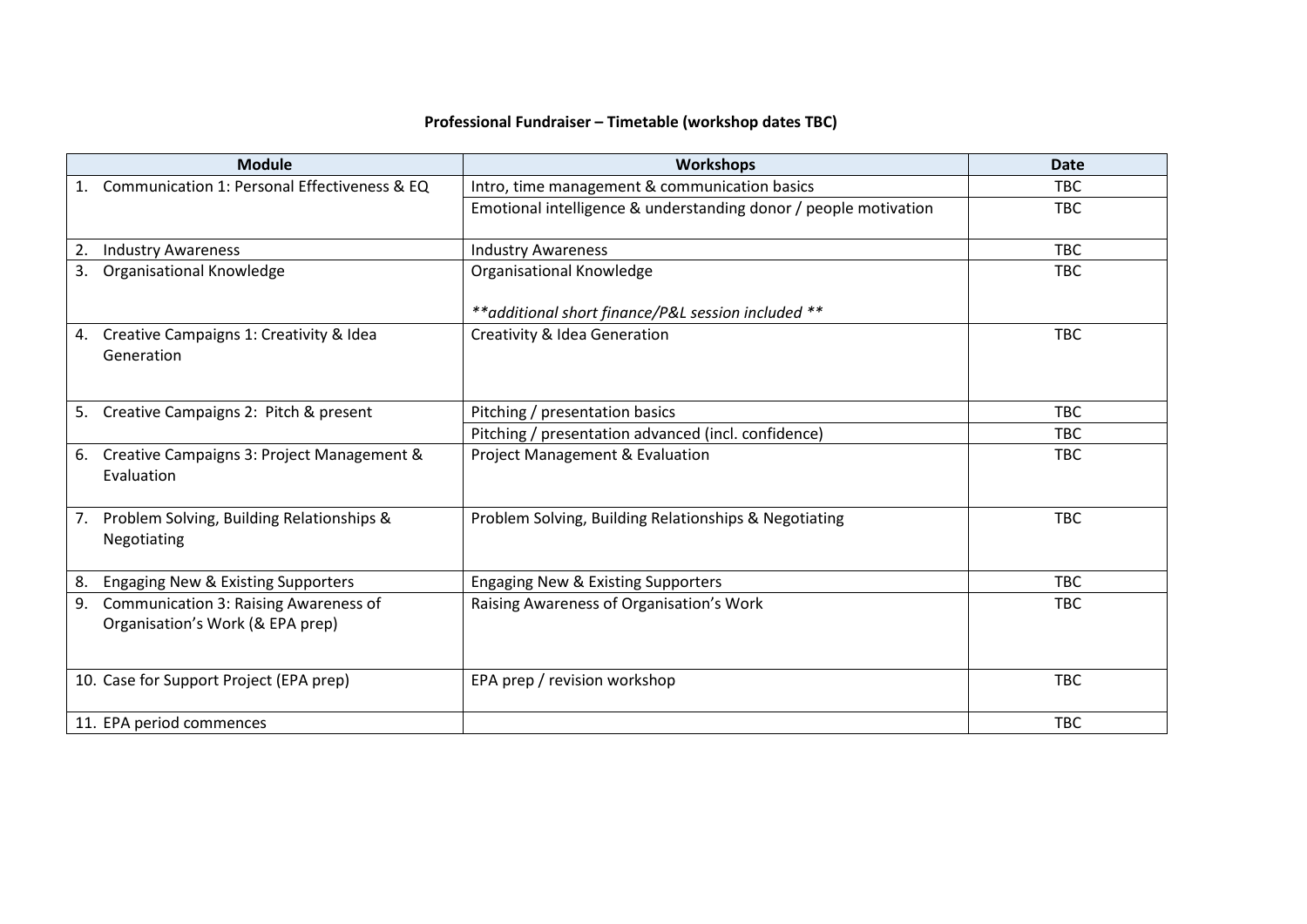# **FUNDRAISER**

# **Overview of the role**

# **Raise funds for charitable causes**

# **Details of standard**

# **Occupation summary**

This occupation is found in the third sector in charities and not-for-profit organisations of all sizes. The role is usually based within a fundraising team internal to a charitable or notfor-profit organisation but on occasions can be with a specific agency that provides fundraising consultation and services.

The broad purpose of the occupation is to raise funds for charitable causes. Funds are raised from a range of sources including but not limited to trusts and foundations, digital media, major donors, corporate partners, raffles and lotteries, payroll giving, events, community engagement, individual giving, gift aid and legacies. A fundraiser will typically work within or have a focus on one or more of these areas. In addition, a fundraiser is also responsible for raising awareness and non-financial support for their charitable cause. As part of a fundraising team a fundraiser will contribute to the implementation and execution of the fundraising strategy. projects and plans. They will be responsible for delivering dayto-day fundraising activities that provide the essential income and engagement with supporters for the delivery of the charitable purpose of the organisation. They will also carry out research for opportunities and analyse and provide data to support any proposals for developing fundraising activities. The role is a common entry point for many looking for a career within fundraising and, potential progression into more senior fundraising roles.

In their daily work, an employee in this occupation interacts with a range of internal teams such as (but are not limited to) marketing, media, finance, service delivery, volunteering, advocacy, I.T and procurement. Externally, a fundraiser would interact, either autonomously or as part of a team, with clients, donors, supporters and prospective supporters of their charitable cause (e.g. corporate partners, high net worth individuals and the general public), as well as other stakeholders including suppliers, other charities, the media and professional bodies. The role is likely to be home or office-based, although they may spend time away from their base attending and supporting events, meetings with internal or external stakeholders, carrying out specific fundraising activities or carrying out research.

An employee in this occupation will be responsible for reporting to a fundraising manager they will undertake the required tasks for the fundraiser. These tasks may require planning and prioritising personal and team activities to meet organisation needs. Due to the nature and level of responsibility it is not anticipated that the role would have any budgetary responsibilities.

They will be responsible for:

• Building and maintaining relationships to acquire new supporters and retain existing ones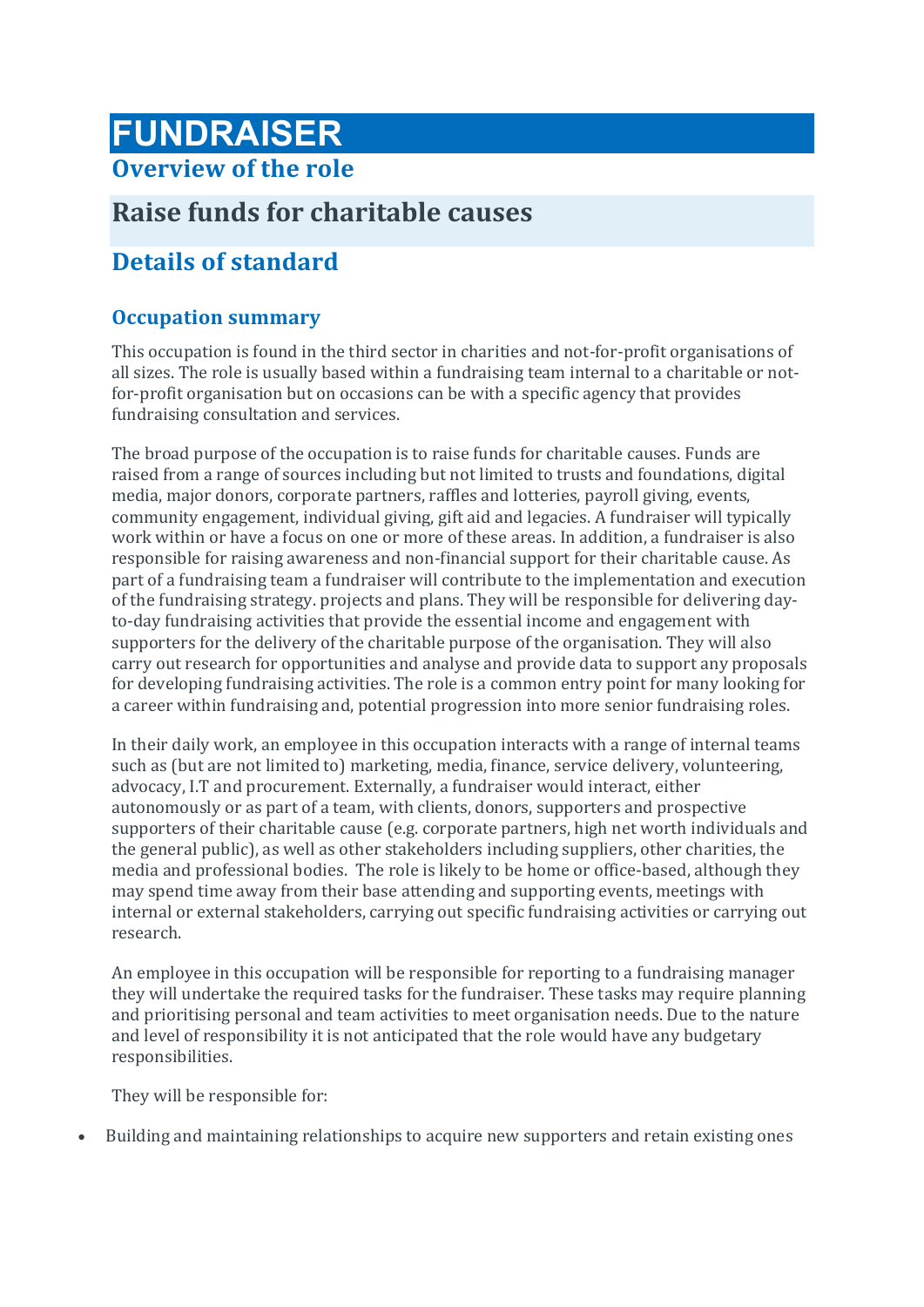

- Securing funds and raising awareness of their charitable cause in line with agreed targets and KPIs
- Managing a portfolio of external stakeholders including supporters, volunteers, corporate partners and eventers
- Contributing towards the management of suppliers
- Maintaining a database of supporters
- Conducting research in order to gain valuable insight
- Developing and delivering fundraising plans as directed
- Putting together creative content to build a case for support
- Contributing towards the development of fundraising plans and evaluating their effectiveness
- Promoting fundraising propositions and using innovation to develop new ones
- Compliance with Fundraising and Data Protection regulations
- Addressing and solving problems within their role
- Sales activities identified in fundraising plans

### **Typical job titles include:**

**Fundraising/Development/Income Generation OfficerFundraising/Development/Income Generation ExecutiveMajor donor/Major gift/Philanthropy FundraiserCorporate Partnerships FundraiserIndividual giving FundraiserEvents/Community FundraiserLegacy fundraiser Relationship Manager**

# **Occupation duties**

### **DUTY**

**Duty 1** Identify, build and maintain relationships to raise financial (such as funds) and nonfinancial support (such as raising awareness) of the charitable cause

**Duty 2** Develop proposals and recommendations for inclusion in the development and execution of fundraising plans, such as plans to identify and acquire new supporters or plans to maintain and develop a portfolio of existing supporters

**Duty 3** Recommend and autonomously carry out fundraising activities to achieve financial and non-financial targets and KPIs whilst keeping within agreed expenditure budgets where applicable

**Duty 4** Undertake external market research and analysis of fundraising activity to continuously improve performance and support innovation across the team, making recommendations where necessary

**Duty 5** Use a variety of different mediums to create material for an effective 'Case for Support' to acquire new supporters and/or retain existing ones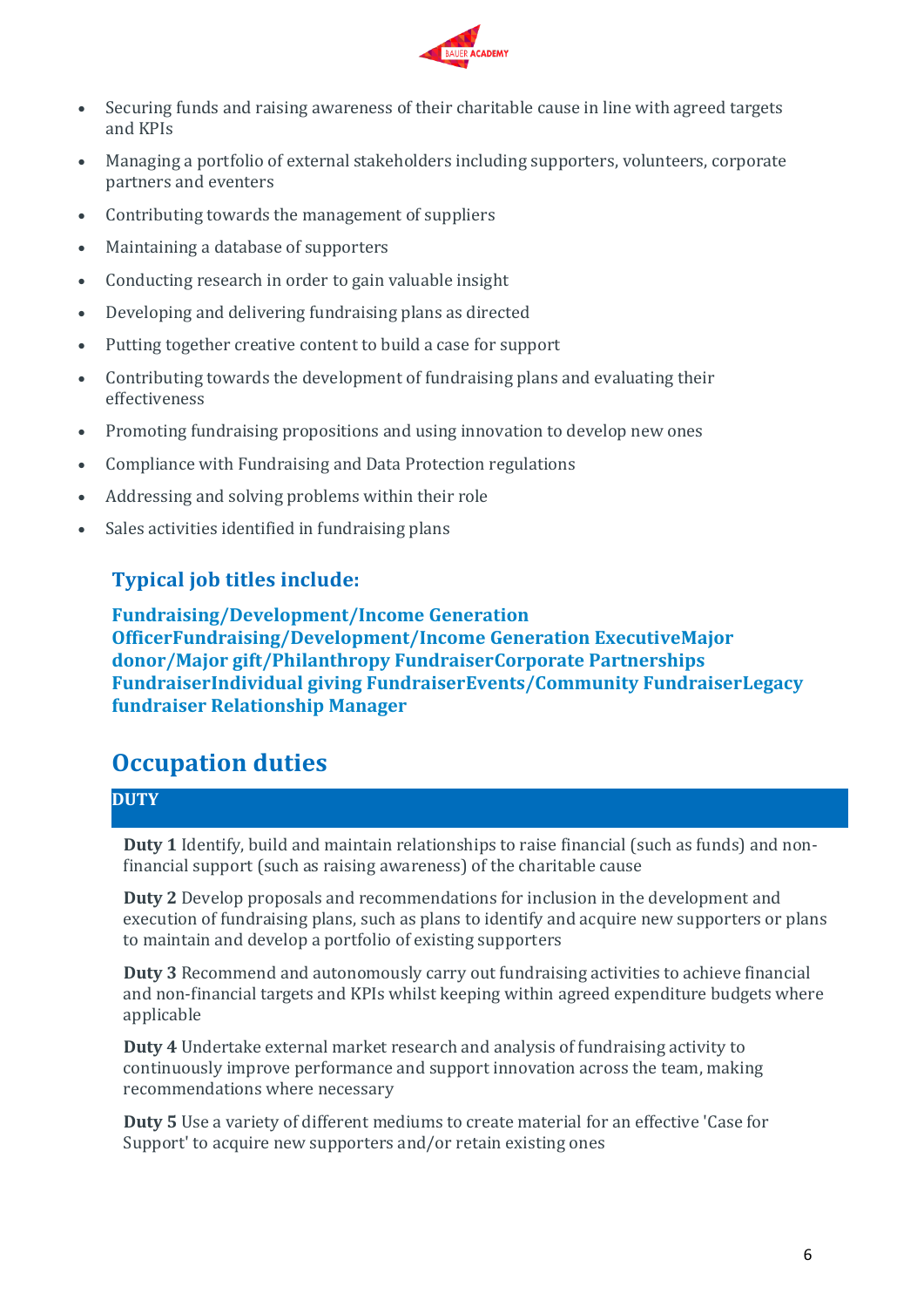

### **DUTY**

**Duty 6** Monitor, evaluate and report on fundraising activities using a range of metrics to identify and make recommendations for areas of development and opportunity

**Duty 7** Support the ongoing care and stewardship of supporters through recommending and implementing activities and initiatives that meet both the needs of the supporter and the organisation

**Duty 8** Produce high quality written and verbal communication material to engage internal and external stakeholders to maximise any opportunities, situations and issues that will impact on the charitable work, such as (but not limited to) approaches to and from prospective donors and partners, applications for funding from trusts or statutory bodies, planning for fundraising events and the development of fundraising campaigns

**Duty 9** Undertake, both autonomously and with others, data analysis and research of existing and prospective supporters in order to understand behaviour and motivation, to enable them to appropriately support the charitable aims of the organisation

**Duty 10** Carry out the accurate update and maintenance of IT and records systems to ensure data is compliant and appropriately used to inform fundraising activities

**Duty 11** Provide a high quality first point of contact with donors to identify and address complaints or problems and seek early resolution or escalation where required

# **KSBs**

### **Knowledge**

**K1**: Commercial understanding of the third sector and fundraising environment, such as external and market factors that impact fundraising performance and the role of competitors and collaborators

**K2**: The different types of fundraising methods and how they are used, such as Community, Events, Philanthropy, Major Gifts, Individual Giving, Legacy, Monthly Giving, Foundations, Corporate Fundraising, Gift Aid

**K3**: Regulation, legislation and codes of practice relating to the fundraising environment, such as fundraising regulations, data protection compliance and ethical codes of practice,

**K4**: Methodologies to undertake internal and external analysis and evaluation of fundraising products and services, such as cost benefit analysis, statistical evaluation, principles of surveys, stakeholder analysis, STEEPLE, SWOT and ERIC frameworks

**K5**: The elementary Financial principles, such as income streams, cash flow, taxation, budgeting, forecasting, cost control and applying best procurement practice

**K6**: : The key components of a 'Case for Support', such as organisational aims, creative content to showcase the cause to supporters, impact of the work of the organisation, strategic aims, stakeholders and how these meet the needs of a supporter

**K7**: The key components of a supporter journey, such as reward and recognition, maximising supporter commitment, appropriate communication, understanding donor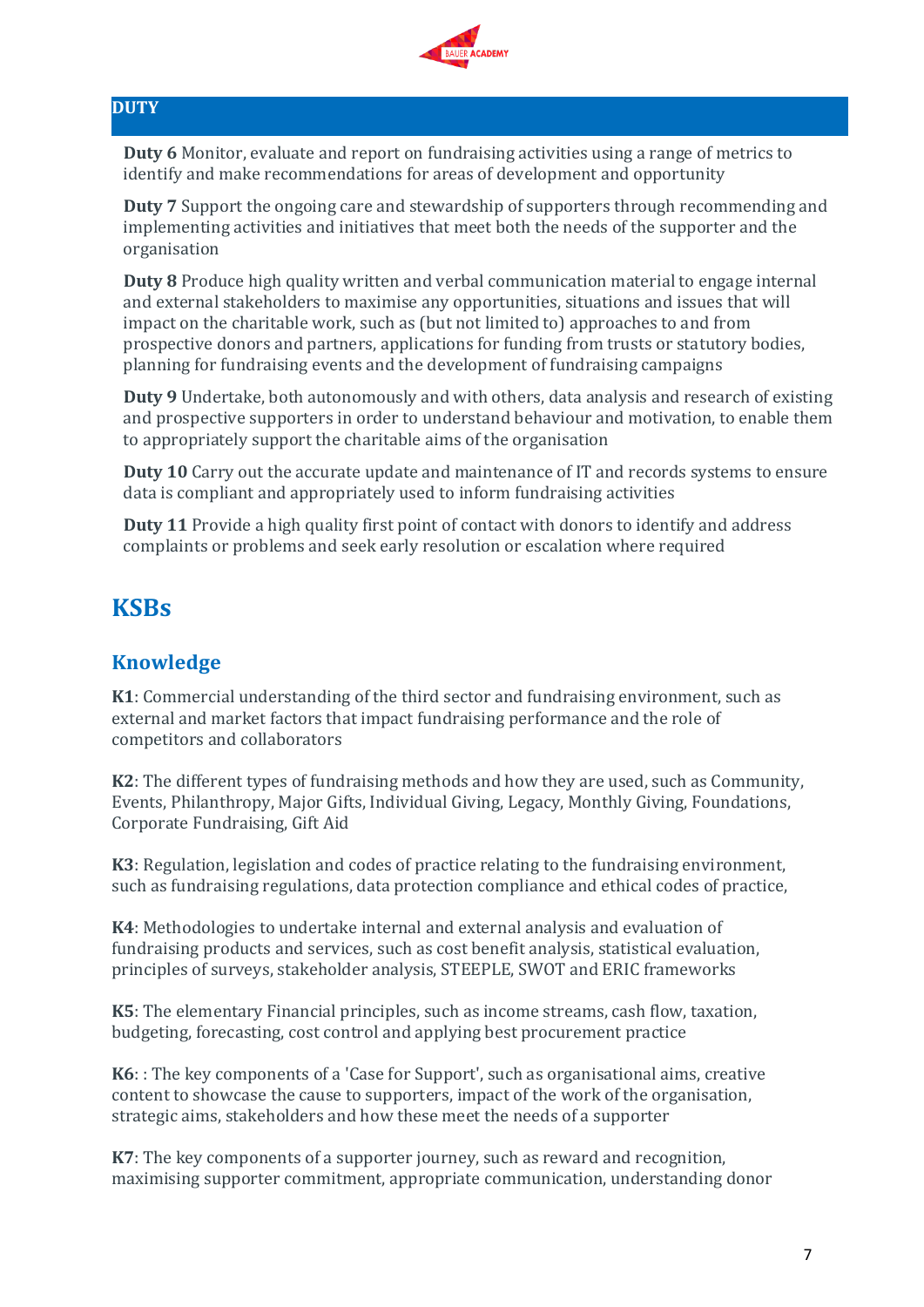

motivation and tailoring supporter journey accordingly

**K8**: The key components of a Fundraising Plan, such as recording fundraising activities over a period of time, including campaign dates, area marketing and acquisition strategies, impact analysis, evaluation and budgeting

**K9**: Organisational understanding, such as purpose, mission statement, organisational strategy, values, company policies, brand guidelines, volunteering policies, complaints policy, health & safety policy, cash handling, lone working policy

**K10**: Different methods of communication to internal and external stakeholders, such as verbal, non-verbal, building rapport, designing fundraising and marketing materials, digital, mailings and newsletters

**K11**: Importance of accurately recording supporter information on a supporter relationship management system, to help inform fundraising activities and ensure data is compliant

**K12**: The internal and external dependencies that influence the success of fundraising, such as legal, health & safety, finance, operations, volunteers and suppliers

**K13**: How to approach and engage new and existing supporters to ask for both financial and non-financial support

**K14**: The different forms of donor motivation and how they influence the method of fundraising employed, the impact that has on the donor and their continued engagement with the cause

**K15**: How to approach, analyse and address problems

**K16**: Regulation, legislation, codes of practice and policies relating to inclusion, safeguarding and whistle-blowing

### **Skills**

**S1**: Uses the most appropriate communication method for the message through the use of good questions and listening techniques

**S2**: Identify and apply pragmatic solutions using a range of methods to maximise value to the organisation

**S3**: Use data management (compliant with data protection regulation) and analysis to produce and present evidence to support, validate and/or review fundraising activity to different stakeholders, such as analysing the effectiveness of a fundraising event

**S4**: Evaluate and make unsupervised decisions quickly based on the current situation or environment

**S5**: Control, monitor and analyse expenditure and/or financial fundraising transactions to maximise spend on the organisation's charitable cause, including Gift Aid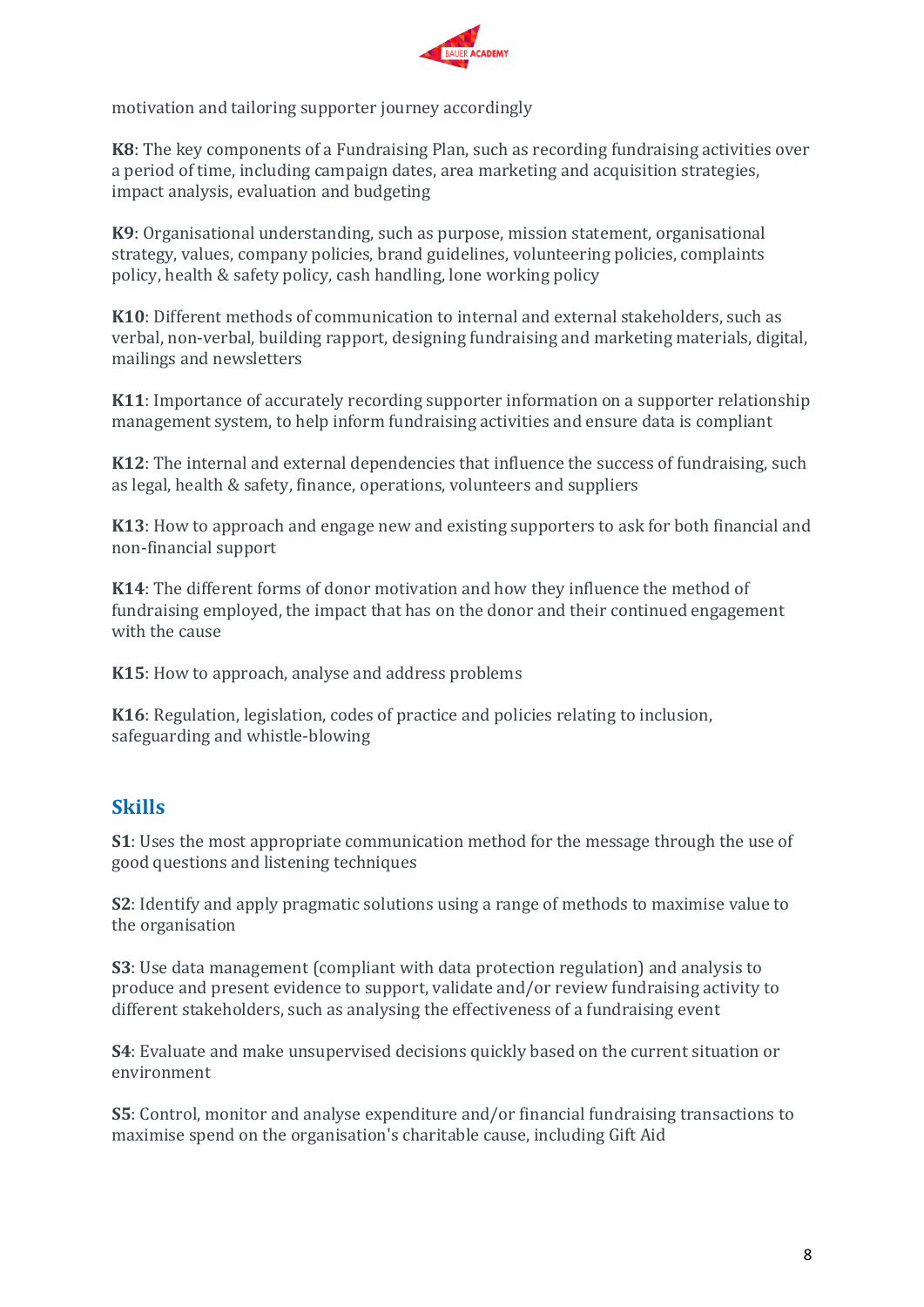

**S6**: Use a variety of information sources (compliant with data protection regulation) to identify individuals, groups or organisations who can potentially provide effective support for the organisation

**S7**: Plan and prioritise time to ensure fundraising activities are managed well and fundraising potential is maximised

**S8**: Build relationships and identify, engage, sustain and satisfy the on-going needs of supporters and stakeholders by building rapport and trust, and resolve conflicts constructively

**S9**: Identify and apply appropriate technological solutions to improve the effectiveness of processes, procedures and development of fundraising activity

**S10**: Demonstrates self-awareness and recognises their own emotions and their impact on self and others.

**S11**: Adapt and tailor presentation style and technique to meet the needs of the audience

**S12**: Build a diverse network both internally and externally

**S13**: Articulate and communicate the mission, goals and activities of your organisation to influence others to engage with your cause, applying appropriate fundraising techniques such as networking, handling objections, negotiating and making an ask

**S14**: Adapt working style depending on the situation or needs of the other person

**S15**: Identify, evaluate and apply solutions to problems as they arise

### **Behaviours**

**B1**: Resilient and maintains a positive attitude

**B2**: Acts to put the organisation's cause, and the needs of stakeholders at the centre of their fundraising activity

**B3**: Sources effective solutions, and seeks to continuously improve and develop

**B4**: Reliable and acts with integrity, empathy, honesty and trustworthiness

**B5**: Works collaboratively to deliver fundraising activities

# **Qualifications**

# **English & Maths**

Apprentices without level 2 English and maths will need to achieve this level prior to taking the End-Point Assessment. For those with an education, health and care plan or a legacy statement, the apprenticeship's English and maths minimum requirement is Entry Level 3.